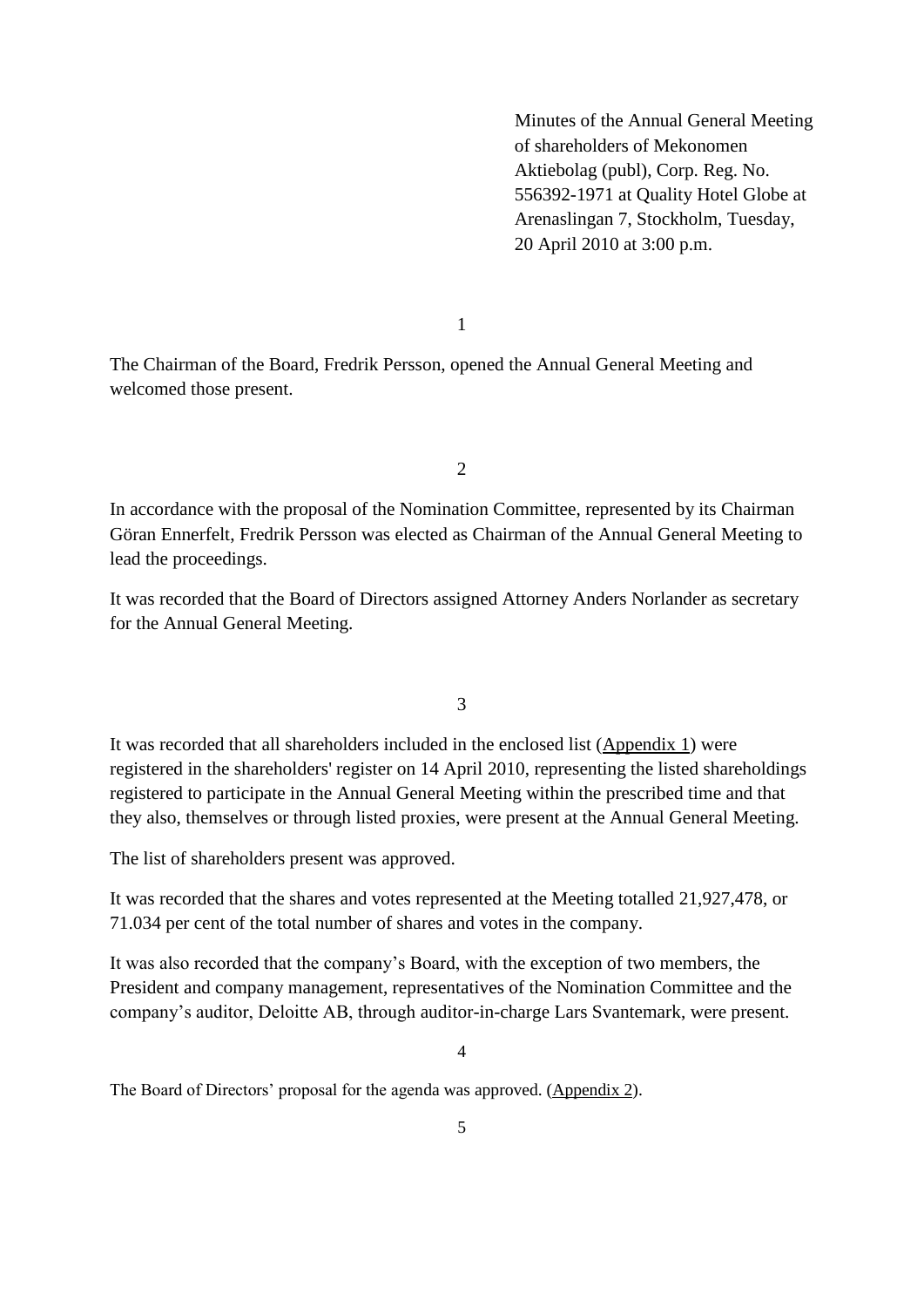Pursuant to the proposal of Ellinor Widerström, who represented Axmeko AB, it was resolved that two persons in addition to the Chairman, should be appointed to verify the minutes, and in continued accordance with this proposal, Ellinor Widerström, Peter Nygren and Johan Lannebo were elected to verify the minutes together with the Chairman.

6

The secretary of the Meeting reported that the notice for the meeting was published on 18 March 2010 in the Swedish Official Gazette, on the website of the Swedish Companies Registration Office and in *Dagens Nyheter*, and was also available on the Company's Swedish and English websites and was announced in a press release in Swedish and English.

The Meeting was declared to have been duly convened.

7

It was recorded that the Board of Directors' Annual Report for the Parent Company and the Group as well as the Auditors' Report pertaining to the audit of the Annual Report and the Board's and President's administration during the 2009 financial year had been available at the company since 6 April 2010, were dispatched to all registered shareholders, had also been available on the Company's website as of 24 March 2010 and to shareholders present at registration for the Annual General Meeting.

It was recorded that the Annual Report was deemed to have been submitted in due order.

Authorised Public Accountant Lars Svantemark reported on the audit work in the Company and presented the Auditors' Report and Consolidated Auditors' Report.

8

The President of the Company, Håkan Lundstedt, presented his report on the Company's operations for 2009, whereby he primarily explained the information presented in Appendix 3.

9

Questions from the Annual General Meeting's participants were answered.

10

It was resolved to approve the Income Statement and Balance Sheet as well as the Consolidated Income Statement and the Consolidated Balance Sheet.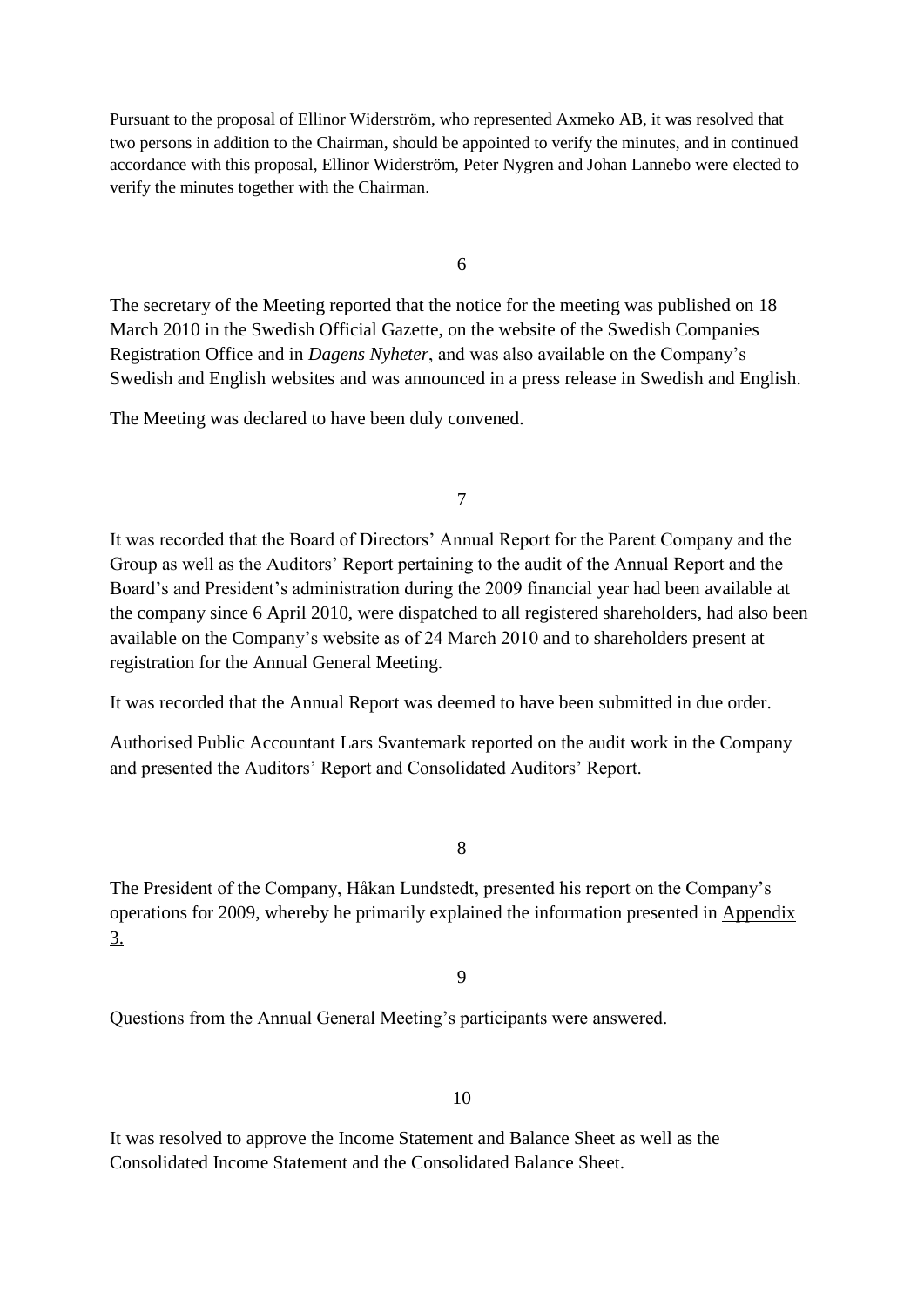It was reported that the unappropriated funds at the disposal of the Annual General Meeting amounted to SEK 624,604,000.

It was resolved to approve the Board of Directors' and the President's proposal for appropriation of profits and, accordingly, shareholders will receive:

| SEK 7 per share        | SEK 216,082,000 |
|------------------------|-----------------|
| Profit brought forward | SEK 408,522,000 |
| Total                  | SEK 624,604,000 |

It was resolved that Friday, 23 April 2010 would be the record date for entitlement to the dividend and it was recorded that the dividend is expected to be paid by Euroclear Sweden AB on Wednesday, 28 April 2010.

It was also recorded that the Board, in its comments pursuant to Chapter 18, Section 4 of the Swedish Companies Act, found that the proposed dividend was justified with respect to the demands that the operation's type, scope and risks place on the size of the shareholders' equity, also based on the consolidated Group perspective.

12

It was resolved to grant discharge from liability to Board members and the President for the 2009 financial year, whereby it was recorded that shareholders who were also Board members and/or the President during 2009 refrained from voting on discharge from liability for themselves.

13

It was recorded that prior to the Annual General Meeting, the company's four largest shareholders appointed a Nomination Committee with the task of preparing proposals for the election of the Chairman of the Annual General Meeting, the number of Board members, the Board's composition and remuneration for the period until the next Annual General Meeting. The Nomination Committee was announced prior to the Annual General Meeting in conjunction with publication of the third quarterly report and consisted of Göran Ennerfelt, Chairman, Maj-Charlotte Wallin, Eva Fraim Påhlman and Johan Lannebo. Fredrik Persson was co-opted to the Nomination Committee. The Nomination Committee's proposals were presented by Göran Ennerfelt.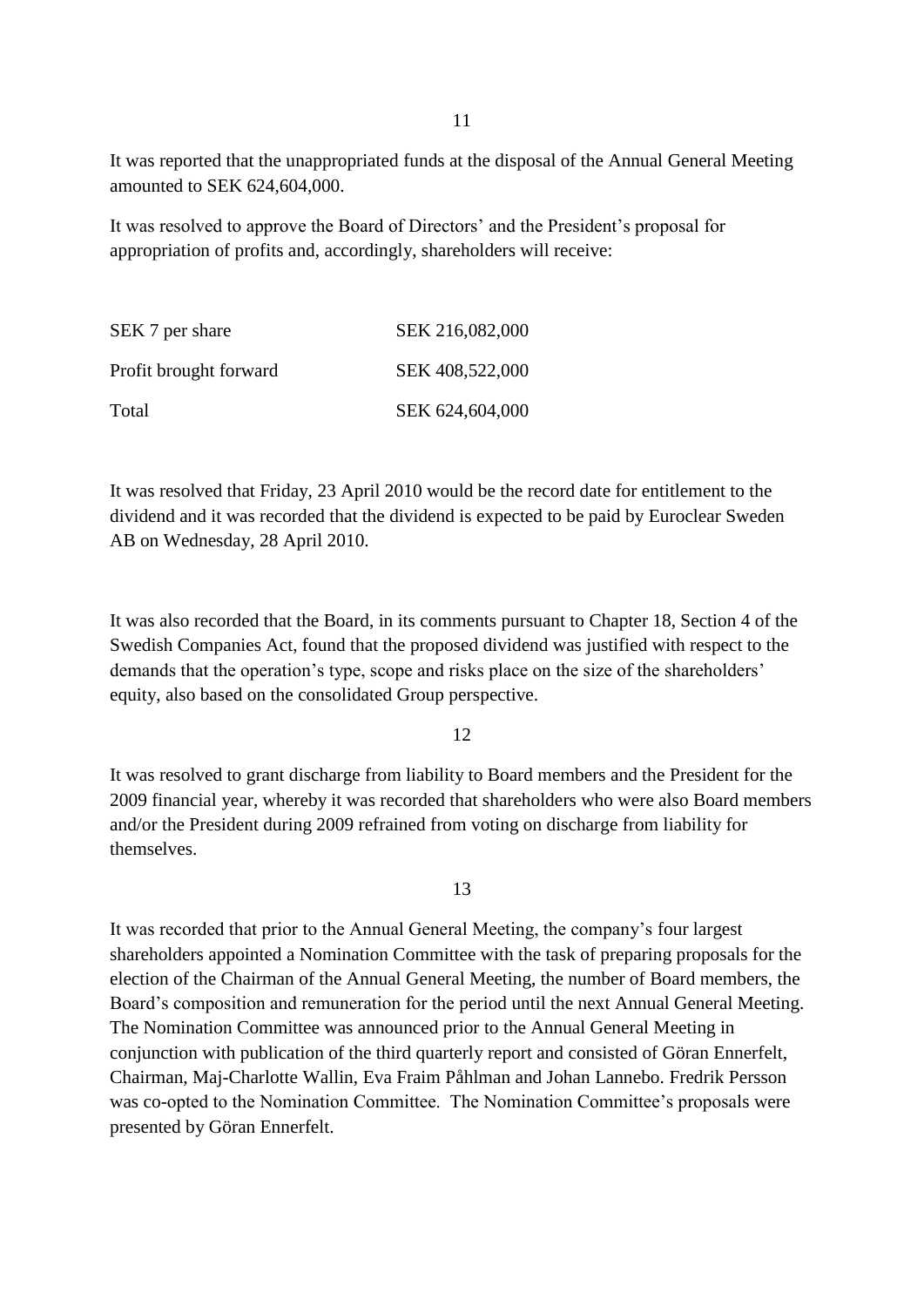It was resolved in accordance with the Nomination Committee's proposal that the number of Board members comprise seven persons with no deputies.

14

In accordance with a proposal from the Nomination Committee, it was resolved to allocate Board fees totalling SEK 1,360,000, of which SEK 320,000 pertains to fees to the Chairman of the Board, SEK 240,000 to the Deputy Chairman and SEK 160,000 to each Board member elected by the Annual General Meeting, who is not the Chairman or Deputy Chairman and that the fees to the auditor shall be paid as invoiced. It was recorded that the proposed remunerations were unchanged in relation to the preceding year.

15

In accordance with the Nomination Committee's proposal, the following Board members were re-elected for the period up to the end of the next Annual General Meeting:

Antonia Ax:son Johnson

Kenny Bräck

Anders G Carlberg

Wolff Huber

Helena Skåntorp

Marcus Storch and

Fredrik Persson

In accordance with the Nomination Committee's proposal, Fredrik Persson was re-elected Chairman of the Board.

It was recorded that the registered accounting firm, Deloitte AB, with Authorised Public Accountant, Lars Svantemark, was elected as company auditor at the 2007 Annual General Meeting for the period up to the end of the 2011 Annual General Meeting.

16

The Board of Directors presented its proposed guidelines for the appointment of the Nomination Committee (Appendix 4). It was recorded that the guidelines essentially corresponded to those that were applicable prior to this Annual General Meeting.

It was resolved to adopt the Board's proposed guidelines. The Annual General Meeting made the Board responsible for convening the Nomination Committee.